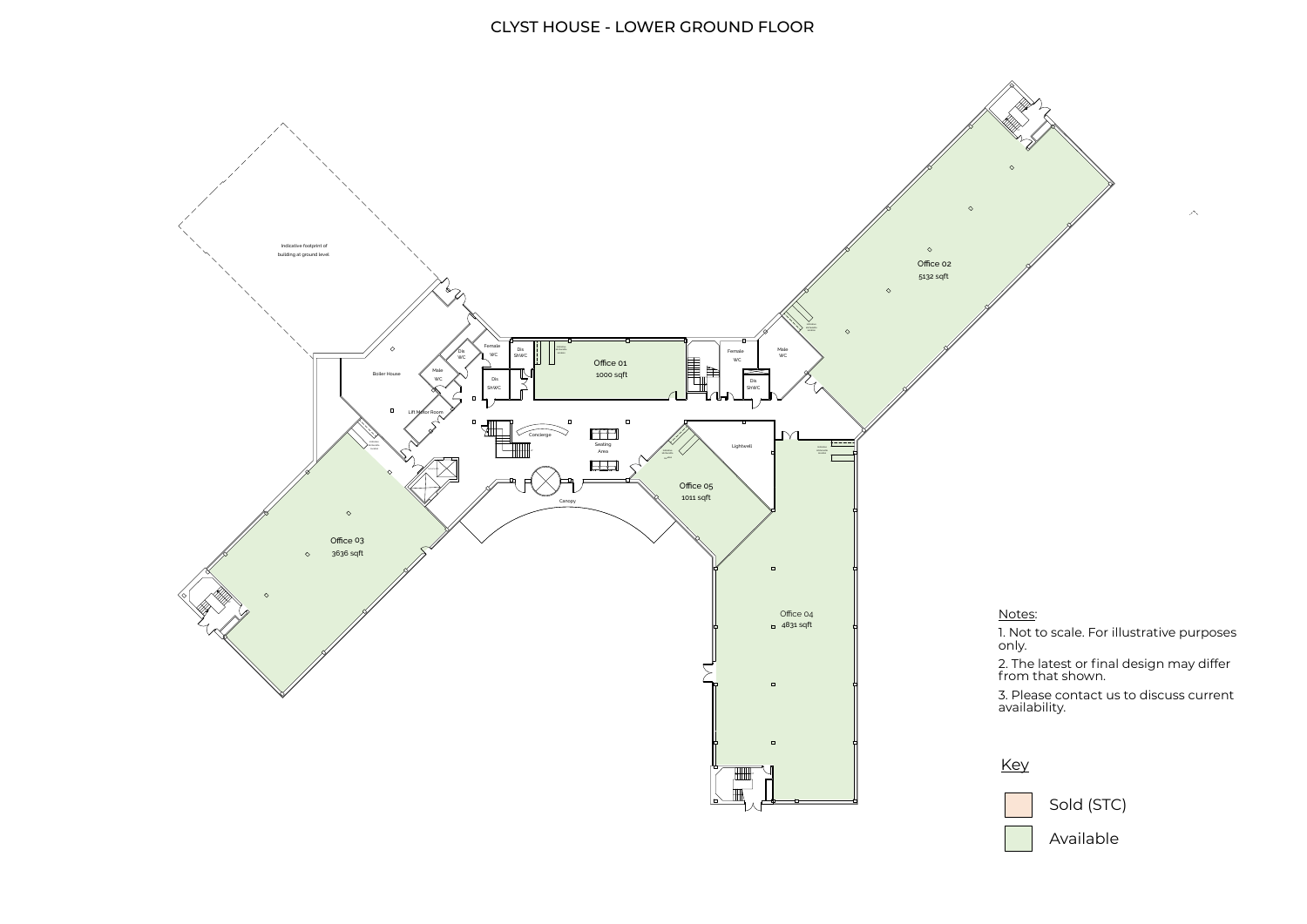Available

1. Not to scale. For illustrative purposes

2. The latest or final design may differ



3. Please contact us to discuss current



## CLYST HOUSE - FIRST FLOOR